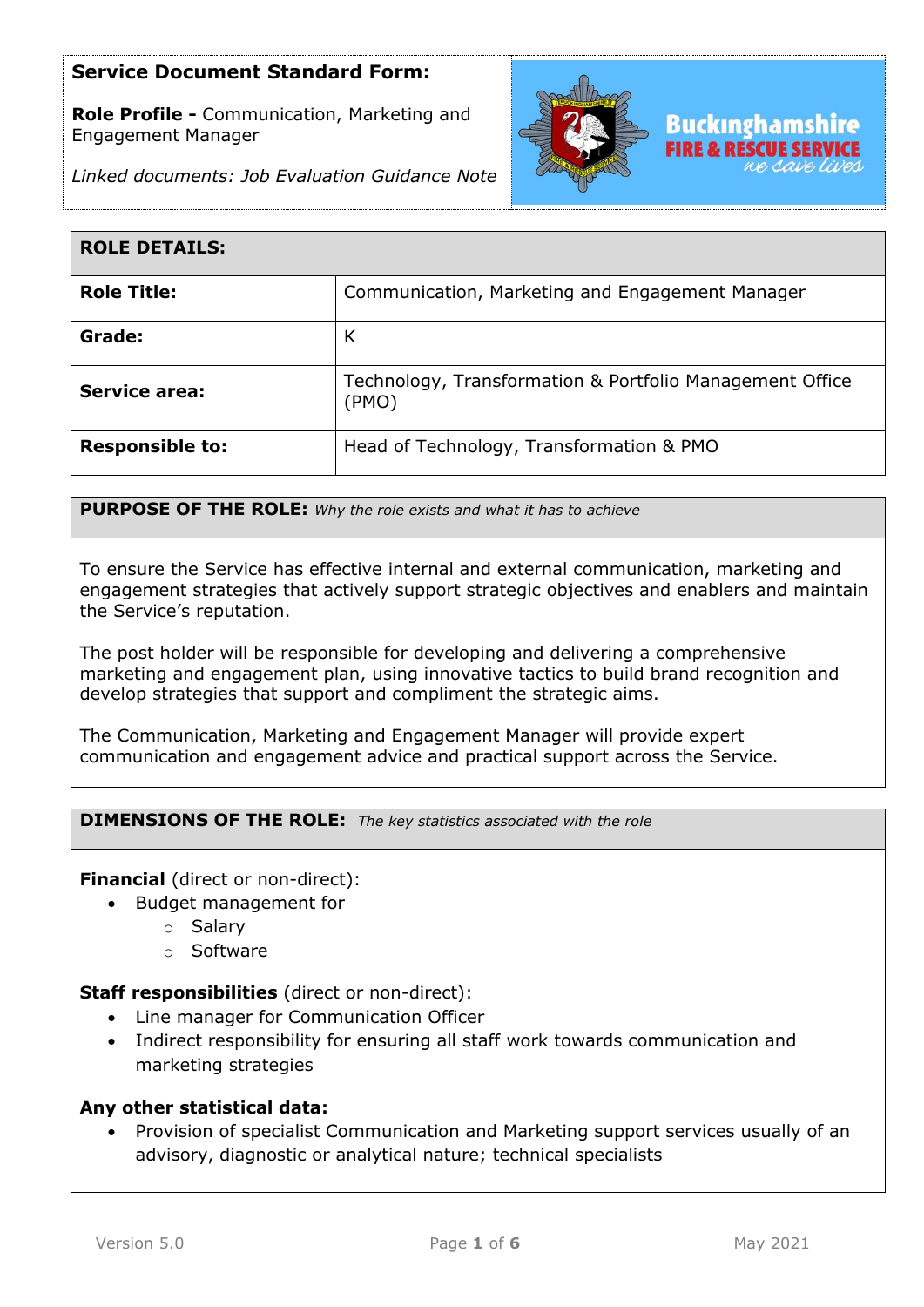**Role Profile -** Communication, Marketing and Engagement Manager



*Linked documents: Job Evaluation Guidance Note*

## **PRINCIPAL ACCOUNTABILITIES:** *What the role is accountable for and required to deliver*

#### *Best Practice*

- To lead the development and ongoing management, in conjunction with department heads, of a forward plan of communications for key audiences both internal and external
- To produce and keep up to date a clear set of brand and style guidelines, ensuring the production of publications are in line with the corporate identity and brand
- To develop and deliver communications, marketing and engagement strategies based on rigorous insight, evidence and evaluation, in order to continuously improve the effectiveness of the team and Service
- To maintain a very good understanding of emerging communications channels and technologies and be able to translate how/when the Service should use them
- To ensure compliance with all confidentiality, privacy and governance requirements within the Service
- To operate in a political and sensitive environment
- Nurture key relationships and maintain networks internally and externally

#### *Internal*

- To support the embedding of a consistent communications culture across the Service to ensure that it has an inclusive, well-informed and engaged workforce
- To model a collaborative and influencing style of working, negotiating with others to achieve the best outcomes and embedding this approach across the team
- To work collaboratively with a diverse team to create and manage crossorganisational, integrated communication and marketing plans

#### *External*

- To support the Service in communicating clear and consistent messages to the public through a range of communications channels including publications, digital environment, events and digital engagement
- To lead on effective and proactive media-handling, ensuring there are systems in place to provide operational incident media response and promoting appropriate safety messages
- To identify and evaluate potential reputational risks to the Service and advise / recommend effective mitigations and controls for these to protect and reinforce the Service's image
- To lead on the development of the Service's website in line with brand guidelines and communication forward plans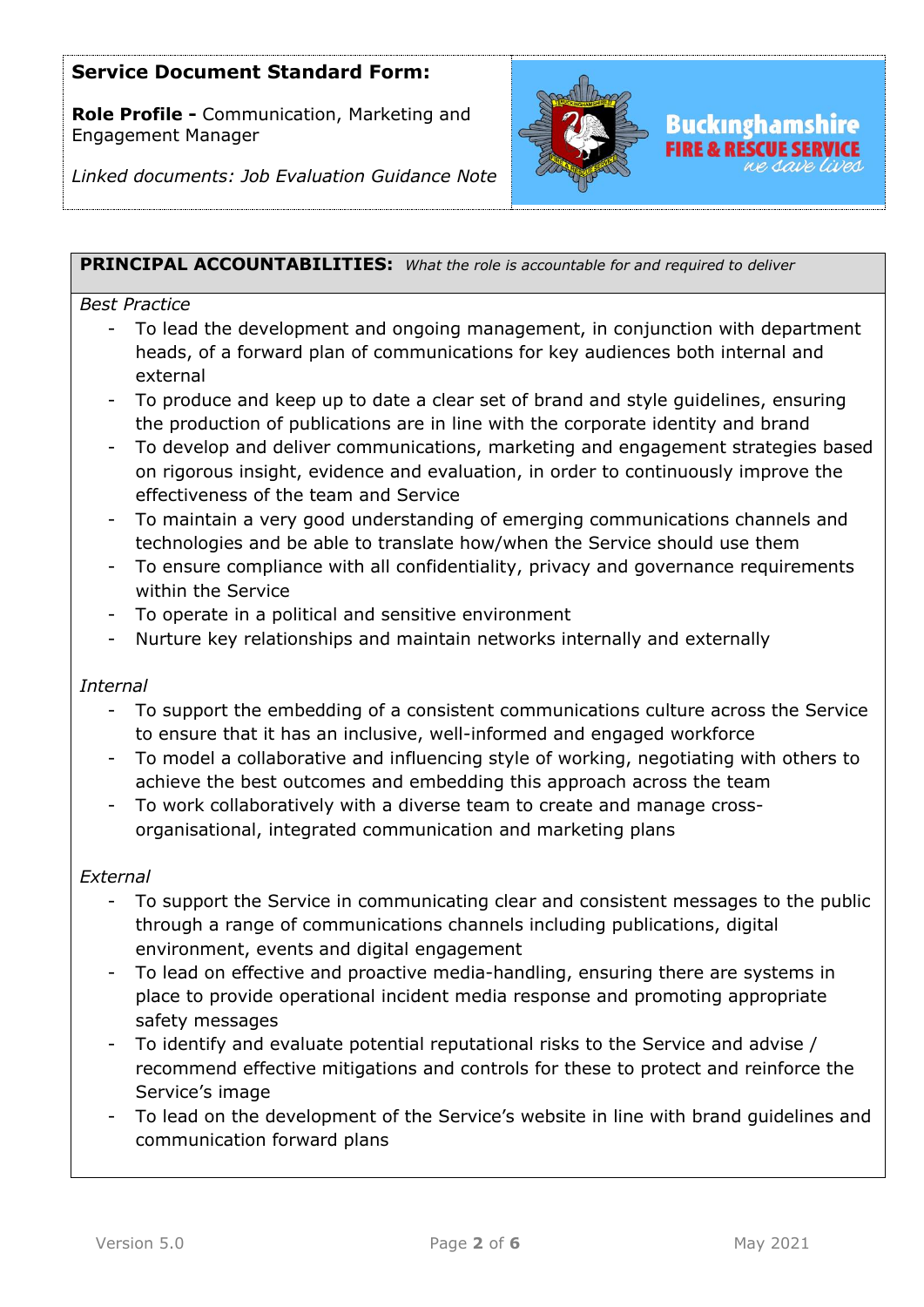**Role Profile -** Communication, Marketing and Engagement Manager



*Linked documents: Job Evaluation Guidance Note*

## *Collaboration*

- Work with communication teams from a range of organisations to better collaborate in communicating information to shared audiences
- To have a strong understanding of organisational relationships across the public sector to identify and maximise opportunities for collaboration

### *Insight*

- Understand the needs and communications preferences of different groups in order to ensure communications outputs from the Service are appropriately written and targeted
- To take account of equality and diversity in developing communication strategies and materials to ensure they are accessible, meaningful and understandable
- To apply evidence and insight into the use and effectiveness of different communication channels in order to improve those channels owned by the Service and support the effective identification of channels for audiences.
- To use research and evaluation in order to shape communications campaigns, evaluate impact and to track progress of the communications activities of the Service over time.

## *General*

There is also an expectation of occasional 'out of hours' support for significant incidents

## **DECISION MAKING:**

#### **Make decisions**:

- Makes day to day decisions on both internal and external communications
- Makes day to day decisions on Communication team workload and priorities
- Makes decision on day/week/month priorities of the team

## **Significant say in decisions**:

- Significant say in Communication, Marketing and Engagement strategy design and implementation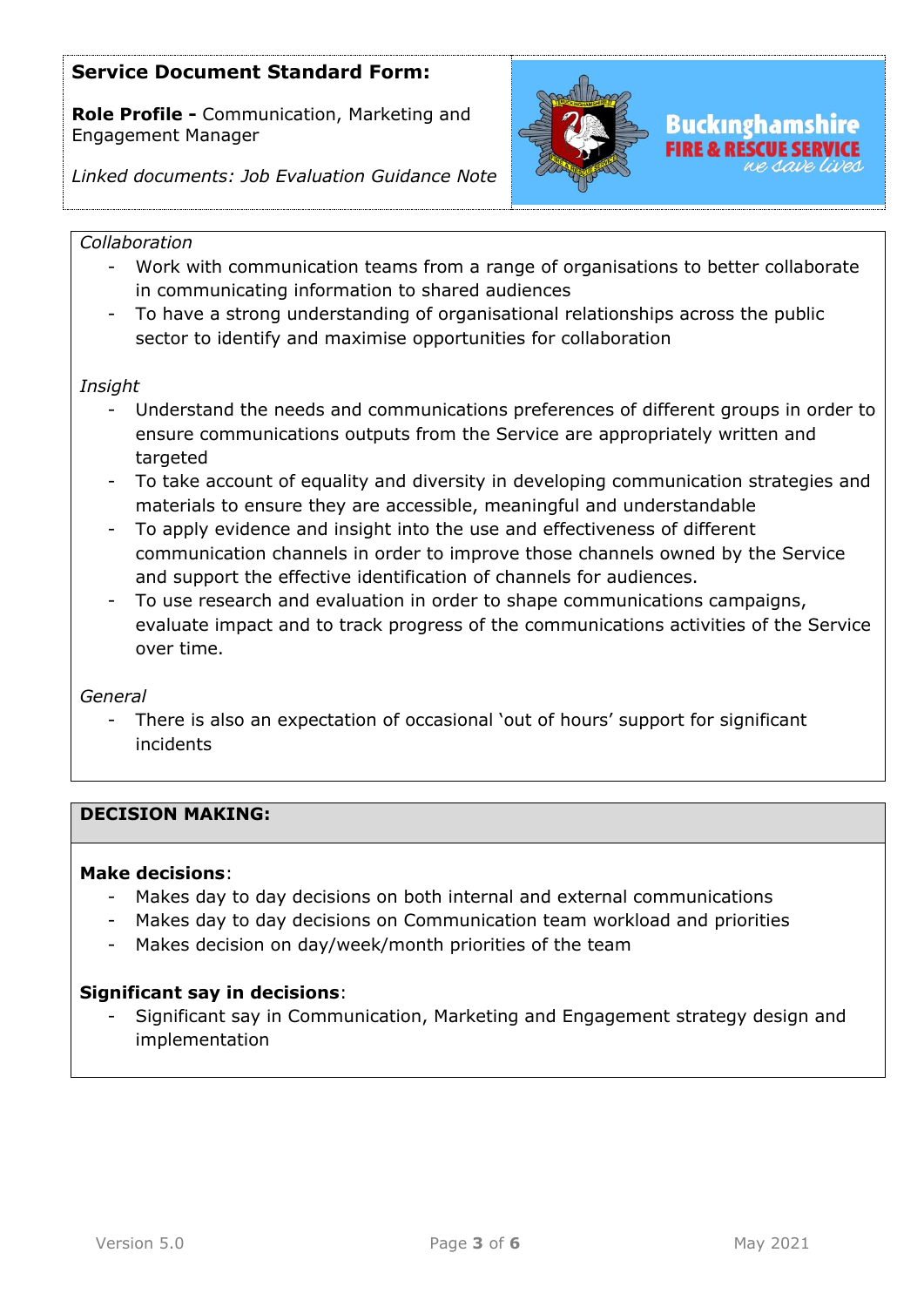**Role Profile -** Communication, Marketing and Engagement Manager



*Linked documents: Job Evaluation Guidance Note*

**CONTACT WITH OTHERS:** *The frequent contact the role holder has with others and for what purpose* 

#### **Internal**:

- Regular contact with employees at all levels
- Senior Management Teams
- Members of the Fire Authority

#### **External**:

- Other Fire & Rescue Services
- Other public sector organisations
- Third parties including news/media outlets
- **Suppliers**

## **PERSONAL REQUIREMENTS:**

- To participate in a programme of continuous personal and professional development relevant to the role
- To demonstrate conduct and behaviours in accordance with the Service policies, values and norms
- To comply with the Services' aims, organisational values and behaviours and their impact on this post
- To be committed to protecting and respecting the privacy of individuals and the responsible handling of personal information
- To ensure all aspects of health and safety are adhered to. Ensuring that all employees, visitors, contractors etc. within the area are following statutory requirements and Service policies and procedures
- The Service is committed to safeguarding and promoting the welfare of children and vulnerable adults, and expects all employees and volunteers to share this commitment
- To undertake, with appropriate training, the duties of other roles as required
- To mentor and coach employees as required
- To contribute to the development and implementation of relevant policies and procedures
- Attend meetings as required and submit information in appropriate formats as required
- To undertake any other duties which fall within the broad spirit, scope, levels and purpose of this role that may reasonably be required from time to time, at any location required by the Service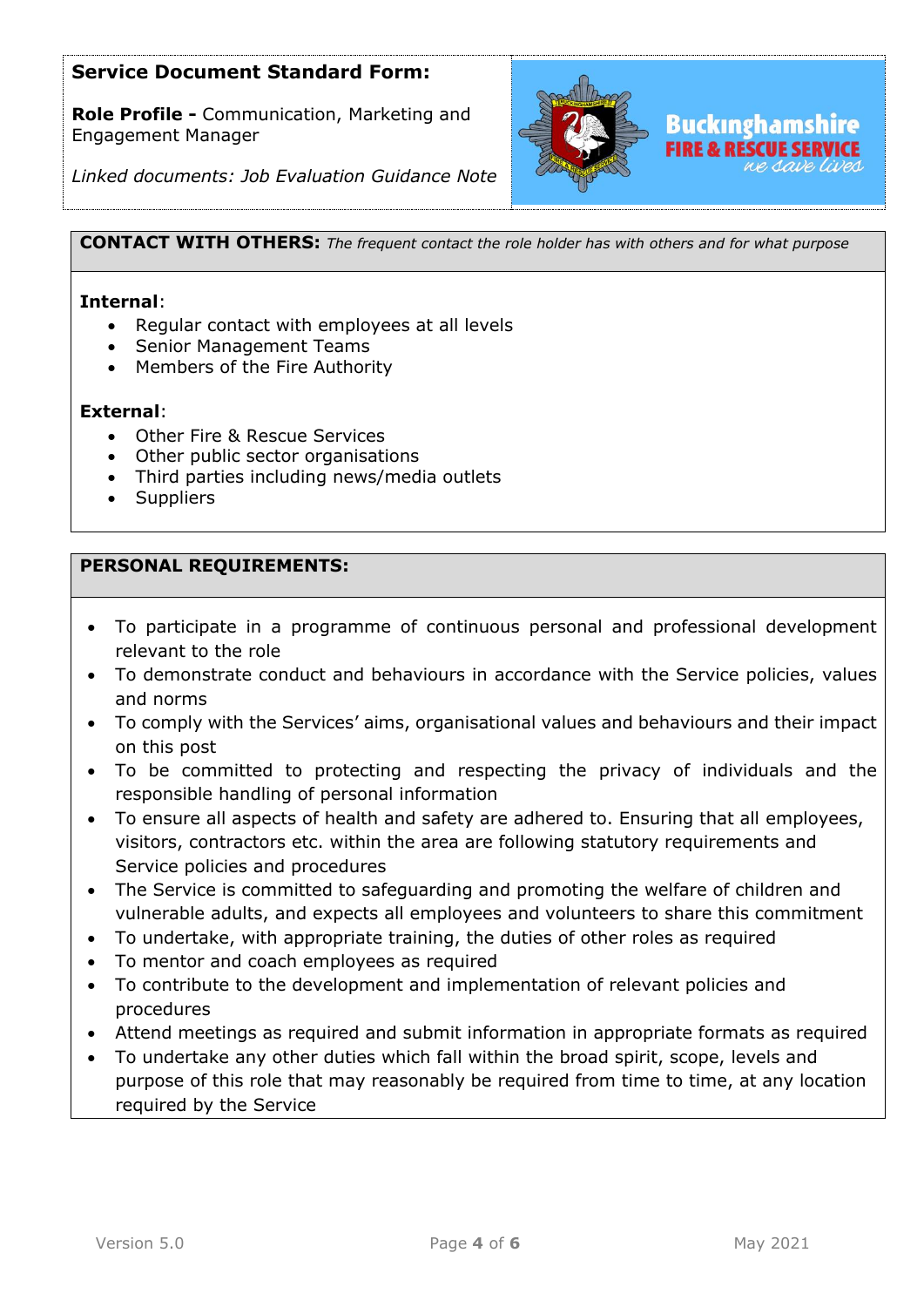**Role Profile -** Communication, Marketing and Engagement Manager



*Linked documents: Job Evaluation Guidance Note*

#### **REQUIREMENTS: Essential Criteria**

*The skills, knowledge, qualifications and training required to perform the role*

## **Qualifications & Training:**

- A communications qualification or equivalent experience of working within an external communications role (e.g. communications, public affairs, media relations, public relations, marketing, social media)
- Evidence of continuing professional development
- Full, clean driving licence

## **Experience:**

- Demonstrates excellent knowledge of professional communication practice
- An appreciation of the challenges facing the public sector and an awareness of current issues facing the fire and rescue service
- Experience of managing and motivating a team/virtual team and reviewing performance of the individuals
- Working knowledge of major social media channels
- Excellent verbal and written communication skills for delivering key messages to a range of stakeholders both internal and external to the organisation. As well as an ability to communicate clearly with a range of people from diverse backgrounds and cultures

#### **Skills:**

- Ability to make decisions autonomously, when required, on difficult and contentious issues where there may be a number of courses of action, working to tight and often changing timescales
- Demonstrates a strong desire to improve performance and make a difference by focusing on goals
- Must be able to prioritise own work effectively and be able to direct activities of others
- Politically astute and able to exercise tact and diplomacy, sensitivity, and integrity
- Excellent presentational skills for conveying complex concepts
- Ability to use informed persuasion to influence others
- Ability to provide challenging advice to colleagues outside Communications in a professional, sensitive way
- Consistently looks to improve what they do, looks for successful tried and tested ways of working, and also seeks out innovation
- Actively develops themselves and supports others to do the same
- Values diversity and difference; operates with integrity and openness
- Works across boundaries, looks for collective success, listens, involves, respects and learns from the contribution of others